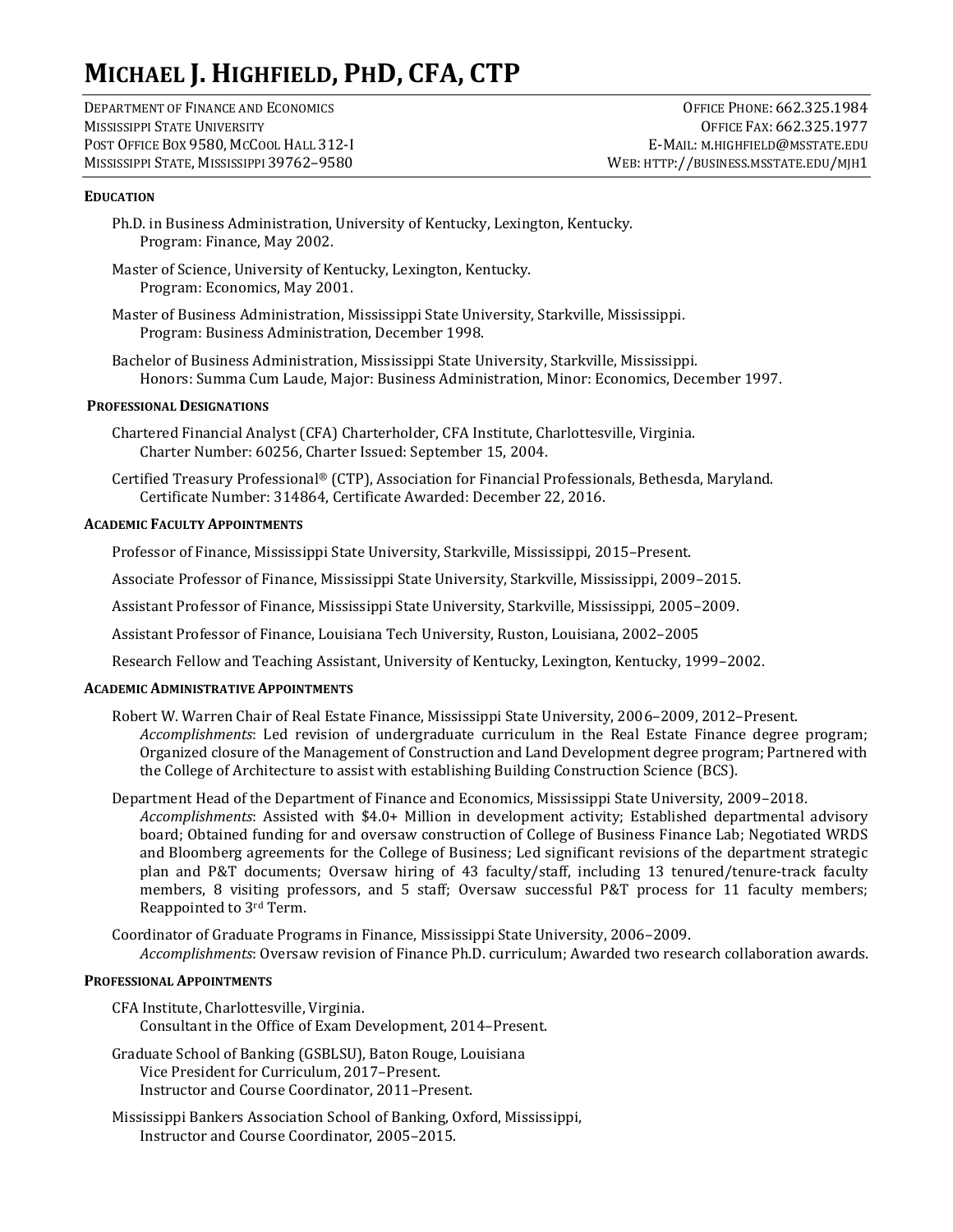#### **REFEREED / PEER-REVIEWED PUBLICATIONS**

- [21] Blank, B.D., M. J. Highfield, and R.T. Yerkes, "Risk in Loan Pools of GNMA-Guaranteed Securities: Evidence from Bank and Non-Bank MBS Issuers," *Journal of Housing Research*, Forthcoming.
- [20] Highfield, M.J., Y. Shen, and T.M. Springer, "Economies of Scale and the Operating Efficiency of REITs: A Revisit," *Journal of Real Estate Finance and Economics* 62:1, January 2021, 108–138.
- [19] Highfield, M.J., K. Misra, M.A. Qayyum, and C.D. Dodd, "A Note on REIT Returns and the Case-Shiller Home Price Index," *Journal of Real Estate Practice and Education* 18:1, January-March 2015, 77-86.
- [18] Gokkaya, S., M.J. Highfield, K.D. Roskelley, and D.F. Steele, "An Examination of Primary and Secondary Market Returns in Equity REIT IPOs," *Journal of Real Estate Research* 37:1, January-March 2015, 23–64.
- [17] Gokkaya, S., and M.J. Highfield, "Sales of Secondary Shares in SEOs: A Comparison Across Top Managers, Other Insiders, and Outsiders," *Financial Management* 43:4, Winter 2014, 757–794.
- [16] Lach, P. A., M.J. Highfield, and S.D. Treanor, "The Quiet Period Has Something to Say," *Applied Financial Economics* 22:1, January 2012, 71–86.
- [15] Anderson, N.L., and M.J. Highfield, "Do Mutual Fund Managers Adjust Cost Structure in Response to Financial Shocks?" *Financial Services Review* 20:4, Winter 2011, 285-302.
- [14] Liddell, G., P. Liddell, and M.J. Highfield, "Does an Economic Crisis Merit a Prima Facie Finding of 'Exigent Circumstances' or other Emergency Relief?: The Impact of the Credit Counseling Provision of BAPCPA upon Distressed Homeowners in a Severe National Economic Downturn," *The John Marshall Law Review* 44:1, Fall 2010, 129–178.
- [13] Hill, M.D., G.W. Kelly, and M.J. Highfield, "Net Operating Working Capital Behavior: A Closer Look," *Financial Management* 39:2, Summer 2010, 783–805. Abstracted in *CFA Digest* 40:4, November 2010, 17–19.
- [12] Hardin, W.G., M.J. Highfield, M.D. Hill, and G.W. Kelly, "The Determinants of REIT Cash Holdings," *Journal of Real Estate Finance and Economics* 39:1, July 2009, 39–57.
- [11] Bradley, D.J., J.S. Gonas, M.J. Highfield, and K.D. Roskelley, "An Examination of IPO Secondary Market Returns." *Journal of Corporate Finance* 15:3, June 2009, 316–330.
- [10] Highfield, M.J., P.A. Lach, and L.R. White, "The Quiet Period is Making Noise Again," *Applied Financial Economics* 18:17, September 2008, 1363–1378.
- [9] Highfield, M.J., "On the Maturity of Incremental Corporate Debt Issues," *Quarterly Journal of Finance and Accounting* 47:2, Spring 2008, 59–81.
- [8] Highfield, M.J., K.D. Roskelley, and F. Zhao, "The Determinants of the Debt Maturity Decision for Real Estate Investment Trusts," *Journal of Real Estate Research* 29:2, April−June 2007, 173−199.
- [7] Schaub, M. and M.J. Highfield, "Market Timing Wealth Effects of American Depository Receipts: The Cases of Emerging and Developed Market Issues," *Journal of International Financial Markets, Institutions & Money* 16:3, July 2006, 270–282.
- [6] Elliott, R. S., M. J. Highfield, and M. Schaub, "Contagion or Competition: Going Concern Audit Opinions for Real Estate Firms," *Journal of Real Estate Finance and Economics* 32:4, June 2006, 435–448.
- [5] Ambrose, B.W., M.J. Highfield, and P. D. Linneman, "Real Estate and Economies of Scale: The Case of REITs," *Real Estate Economics* 33:2, June 2005, 323–350.
- [4] Schaub, M., and M.J. Highfield, "The Short and Long Term Performance of IPOs and SEOs Traded as American Depository Receipts: Does Timing Matter?," *Journal of Asset Management* 5:4, December 2004, 263–271.
- [3] Gonas, J. S., M.J. Highfield, and D.J. Mullineaux, "When Are Commercial Loans Secured?" *The Financial Review* 39:1, February 2004, 79–99.
- [2] Schaub, M., and M.J. Highfield, "On the Information Content of Going Concern Opinions: The Effects of SAS Numbers 58 and 59," *Journal of Asset Management* 4:1, June 2003, 22–31. Abstracted in *CFA Digest* 4:1, February 2004, 23–24.
- [1] Ambrose, B.W., M.J. Highfield, and P.D. Linneman, "Economies of Scale," *Wharton Real Estate Review 4:2, Fall 2000, 34-44.*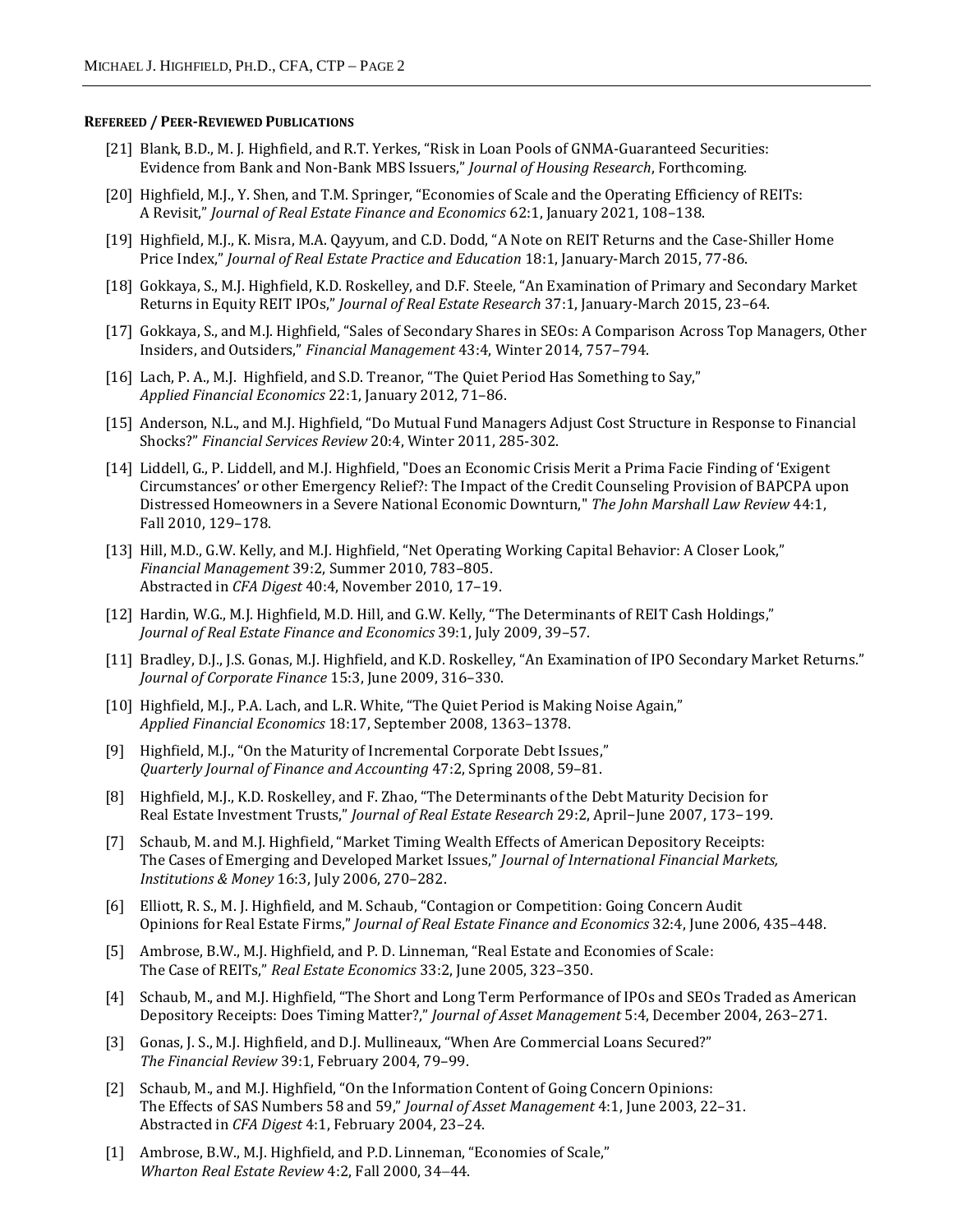#### **BOOK REVIEWS AND OTHER PUBLICATIONS**

- [5] Highfield, M.J., "The Science and Art of Business Valuation," *Dividends*, 2019, 75-77.
- [4] Highfield, M.J., Book Review of "Money Changes Everything: How Finance Made Civilization Possible, by W. Goetzmann," *The American Economist* 62:2, 2017, 268-275.
- [3] Highfield, M.J., M.D. Hill, and K. Wang, "Evolution of Corporate Line of Credit Access and Use: Evidence from REITs," *American Real Estate Society Monograph in Memory of James Webb*, 2011, 99–110.
- [2] Highfield, M.J., "The Financial Crisis in a Nutshell," *Economy Watch* 1:1, First Quarter 2009, 7.
- [1] Highfield, M.J., "Housing: What Happened, Why Did It Happen, and What Do We Do Now?," Mississippi State University College of Business White Paper Series, Issue 3, August 2008, 7–9.

#### **RESEARCH AWARDS**

Real Capital Analytics Best Paper in Real Estate Finance Award, American Real Estate Society Annual Meeting, San Diego, California, 2014.

- National Association of Real Estate Investment Trusts (NAREIT) Best Paper Award, American Real Estate Society Annual Meeting, Monterey, California, 2009.
- Outstanding Faculty-Doctoral Student Collaboration Research Award, College of Business, Mississippi State University, 2008.
- Outstanding Faculty-Doctoral Student Collaboration Research Award, College of Business, Mississippi State University, Mississippi, 2006.
- Southern Finance Association Best Paper in Real Estate Research, Annual Meeting of the Southern Finance Association, Charleston, South Carolina, 2003.
- American Association of Individual Investors Outstanding Paper in Investments, Annual Meeting of the Midwest Finance Association, Cleveland, Ohio, 2001.

# **TEACHING AWARDS**

T. Eugene Spragens, III President's Award for Teaching Excellence, Graduate School of Banking at LSU, 2021

Teaching Excellence Award at the Master's Level, College of Business, Mississippi State University, 2009.

College of Business Teacher of the Year Award, Student Association, Mississippi State University, 2009.

Outstanding Teacher of the Year, Ph.D. Program Division, University of Kentucky, 2002.

FMA Outstanding Student Teacher Award, Financial Management Association, University of Kentucky, 2002.

## **SERVICE AWARDS**

Theron R. Nelson Presidential Award, American Real Estate Society, 2018.

Red Pen Award for Excellence in Journal Reviewing, *Journal of Real Estate Literature*, 2014.

Outstanding Referee, *Real Estate Economics*, 2014.

Red Pen Award for Excellence in Journal Reviewing, *Journal of Real Estate Literature*, 2011.

Outstanding Overall Project, Leadership Mississippi, Mississippi Economic Council, 2011.

#### **FACULTY AWARDS AND HONORS**

Richard C. Adkerson & Chuck Jordan. Notable Scholar Award, College of Business, Mississippi State University, 2013. Chuck Jordan & Richard Puckett Notable Scholar Award, College of Business, Mississippi State University, 2012. Richard C. Adkerson Notable Scholar Award, College of Business, Mississippi State University, 2011, 2009. Richard C. Adkerson Notable Scholar Award, College of Business, Mississippi State University, 2009. Louis A. Hurst, Jr. Outstanding Faculty Member Award, College of Business, Mississippi State University, 2007. Finalist and College of Business Nominee, Virgil Orr Junior Faculty Award, Louisiana Tech University, 2004.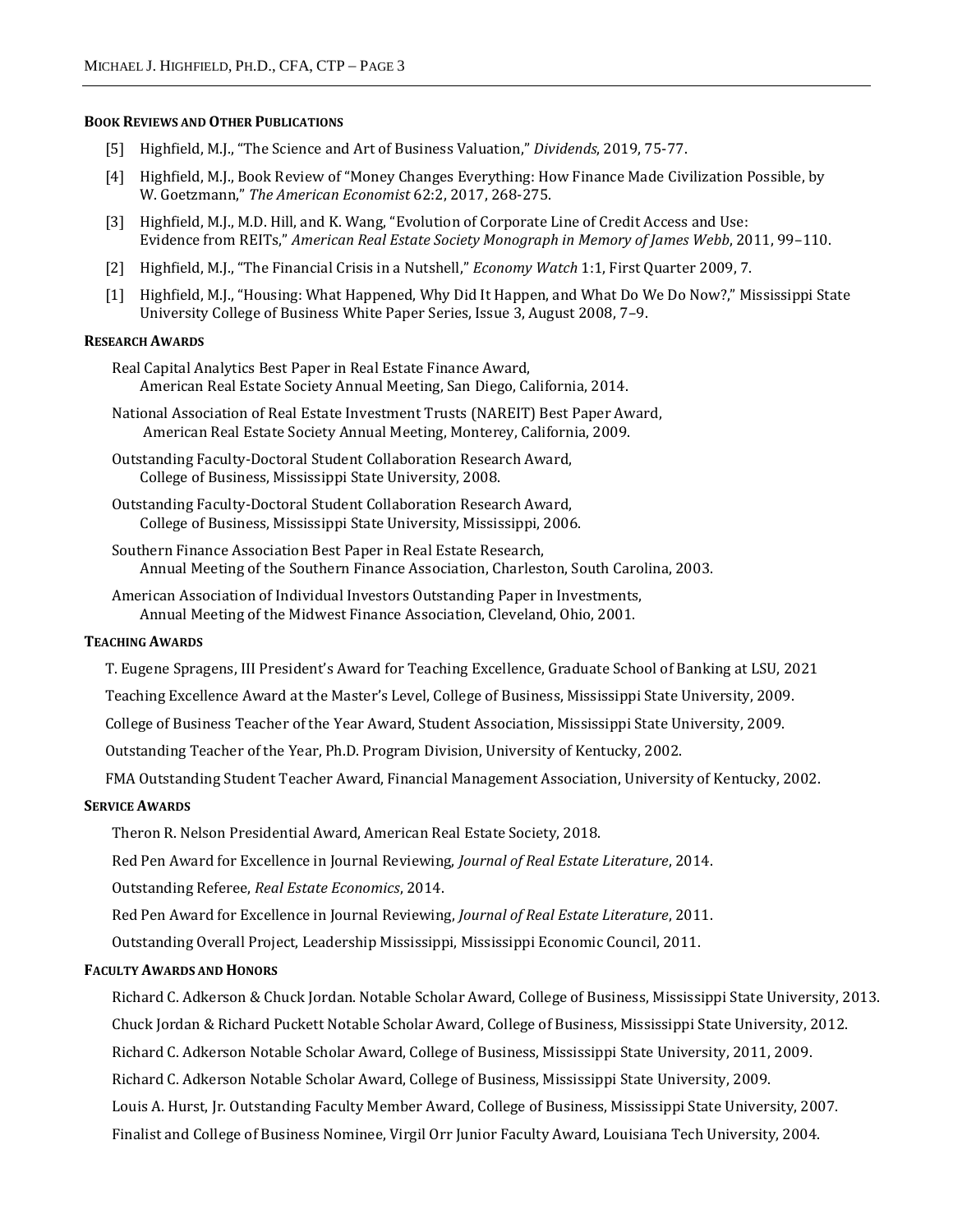## **ASSOCIATION OFFICER POSITIONS, CORPORATE BOARDS, AND EDITORIAL BOARDS**

Southern Finance Association Board Member (Elected), 2020-Present.

American Real Estate Society Foundation Treasurer (Elected), 2019–Present. Board Member (Appointed), 2017–Present.

American Real Estate Society: Board Member, 2012–2014 (Elected), 2018–Present (Appointed). President (Elected), 2017–2018. President-Elect (Elected), 2016–2017. Vice President and Program Chair (Elected), 2015–2016. Vice Program Chair (Elected), 2014–2015.

Oktibbeha Educational Foundation, Inc. (Nonprofit d/b/a Starkville Academy): Past President, 2015–2017. Board President (Elected), 2014–2015. Board Vice President (Elected), 2013–2014. Board Member, 2012–2017.

Editorial Board (Appointed), *Journal of Real Estate Research*, 2011–Present.

Editorial Board (Appointed), *Journal of Real Estate Literature*, 2011–Present.

Editorial Board (Appointed), *Journal of Real Estate Practice & Education*, 2014–Present.

# **PH.D. DISSERTATION COMMITTEES DIRECTED AND SERVED**

- [6] Dissertation Director, Sinan Gokkaya, Mississippi State University, 2010−2012. Dissertation Title: Two Essays on Seasoned Equity Offerings. Affiliation: Ohio University, Athens, Ohio. – Tenured Associate Professor.
- [5] Dissertation Director, Dennis F. Steele, Jr., Mississippi State University, 2008−2009. Dissertation Title: The Asymmetric Information Content of REIT IPOs. Affiliation: Southern Adventist University, Collegedale, Tennessee. – Tenured Full Professor. (Retired)
- [4] Dissertation Director, Patrick A. Lach, Mississippi State University, 2007−2008. Dissertation Title: Analyst Ratings at the End of the IPO Quiet Period. Affiliation: Indiana University Southeast. – Assistant Professor. (Tenured at Eastern Illinois University)
- [3] Dissertation Director, Nancy L. Anderson, Mississippi State University, 2007−2008. Dissertation Title: Three Essays on the Mutual Fund Marketplace. Affiliation: Mississippi College, Clinton, Mississippi. – Tenured Associate Professor. (Retired)
- [2] Dissertation Director, Magdy C. Noguera, Mississippi State University, 2006−2007. Dissertation Title: CEO Incentive-Based Compensation and REIT Performance. Affiliation: University of Idaho, Moscow, Idaho. – Tenured Associate Professor.
- [1] Dissertation Co-Director, Charles F. Beauchamp, Mississippi State University, 2006−2007. Dissertation Title: Performance and Fee Structure within the Private Equity Industry. Affiliation: Mississippi College, Clinton, Mississippi. – Tenured Associate Professor.

Major Professor:

Jaiwei Chen, Finance Ph.D. Candidate, Mississippi State University, 2020–Present. Qenqing Gao, Finance Ph.D. Candidate, Mississippi State University, 2018–Present. Caleb Houston, Finance Ph.D. Candidate, Mississippi State University, 2019–2020. Valeriya Poslnaya, Finance Ph.D. Candidate, Mississippi State University, 2016–2018. Qian "Maggie" Wang, Finance Ph.D. Candidate, Mississippi State University, 2012–2014. Haibo Yao, Finance Ph.D. Candidate, Mississippi State University, 2012–2014. Muhammad Arif Qayyum, Finance Ph.D. Candidate, Mississippi State University, 2009−2012. Charod Dodd, Finance Ph.D. Candidate, Mississippi State University, 2009–2012. Tsung-Che Wu, Finance Ph.D. Candidate, Mississippi State University, 2007−2009. Matthew D. Hill, Finance Ph.D. Candidate, Mississippi State University, 2005−2006.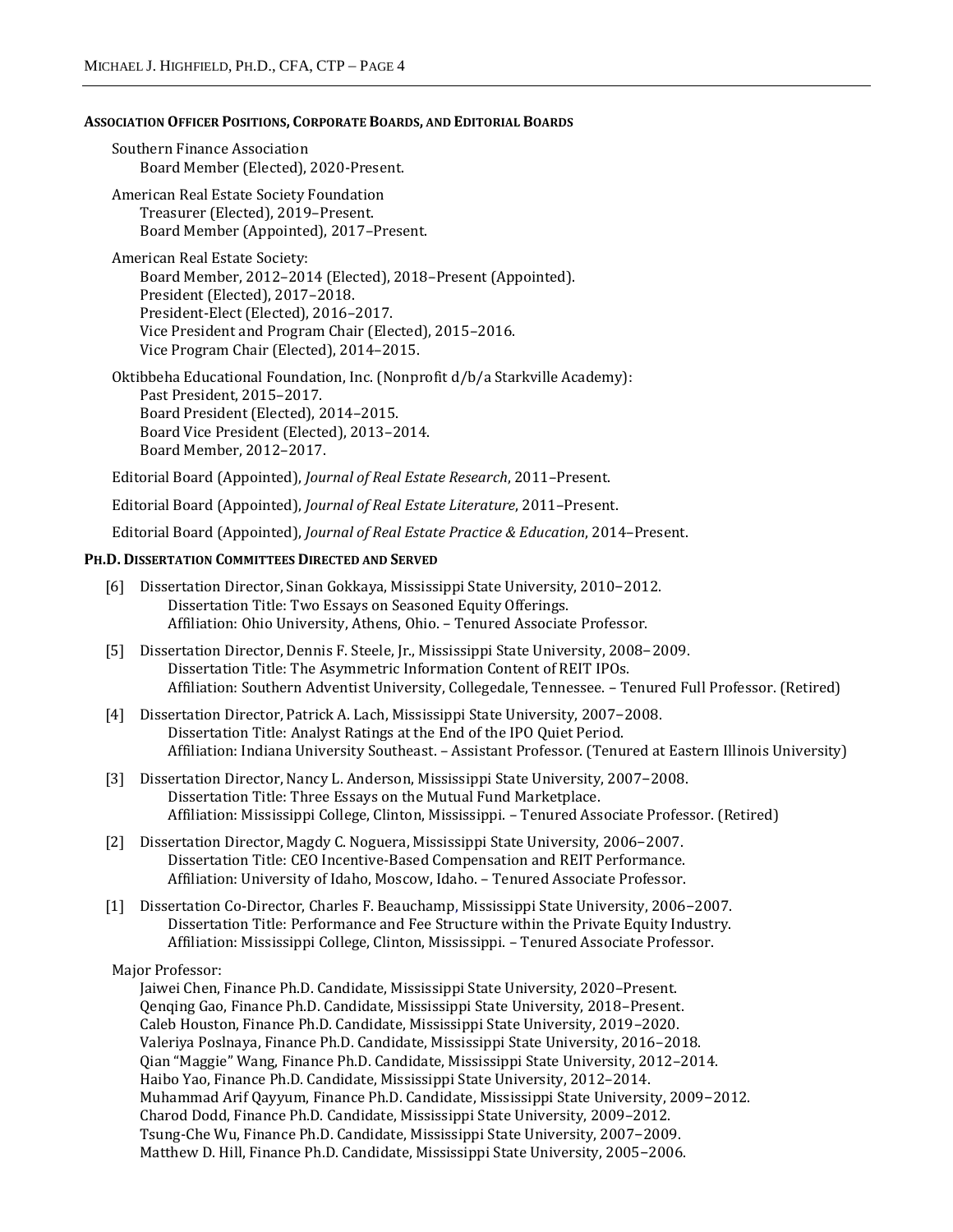# **EXTERNAL GRANTS**

Grimes, P.W., M.J. Highfield, M. Millea, and M.K. Thomas, 2007, "The Mississippi Delta: Second Steps in Preparing for the High School Economics Mandate," National Council on Economic Education, Office of Innovation and Improvement, United States Department of Education, Amount: \$15,000.

# **RESEARCH IN PROGRESS / WORKING PAPERS**

Gardner, J., and M. Highfield, "First Downs and College Towns: Housing Decisions of NCAA Football Coaches."

Highfield, M., "A Test of the Tax Structure of Interest Rates."

Highfield, M., H. Johnson, D. Steele, and B. Van Ness, "Are REIT IPOs More Transparent than Industrial IPOs?"

Noguera, M., M. Highfield, and G. Nagel, "CEO Incentive-Based Compensation and REIT Performance."

## **REFEREED CONFERENCE RESEARCH PRESENTATIONS**

Risk in Loan Pools of GNMA-Guaranteed Securities: Evidence from Bank and Non-Bank MBS Issuers, with B. Blank and R. Yerkes.

- [61] Southern Finance Association Annual Meeting, Sanibel Island, FL, November 2021. (Scheduled)
- [60] Financial Management Association Annual Meeting, Virtual, October 2020. (Best Paper Semi-Finalist)
- [59] Southern Finance Association Annual Meeting, Orlando, FL, November 2019.
- [58] American Real Estate Society Annual Meeting, Scottsdale, AZ, April 2019.

Economies of Scale and the Operating Efficiency of REITs: A Revisit, with Y. Shen and T. Springer.

- [57] American Real Estate Society Annual Meeting, Scottsdale, AZ, April 2019.
- [56] Southern Finance Association Annual Meeting, Asheville, NC, November 2018.
- [55] American Real Estate Society Annual Meeting, Estero, FL, April 2018.

Are REIT IPOs More Transparent than Industrial IPOs?, with D. Steele and B. Van Ness.

- [54] American Real Estate Society Annual Meeting, San Diego, CA, April 2017.
- [52] American Real Estate Society Annual Meeting, San Diego, CA, April 2014.
- [49] Financial Management Association Annual Meeting, Atlanta, GA, October 2012.
- [47] American Real Estate and Urban Economics Association Mid-Year Meeting, Washington, D.C., June 2012.
- [45] American Real Estate Society Annual Meeting, St. Petersburg, FL, April 2012.

A Note on REIT Returns and the Case-Shiller Home Price Index, with K. Misra, M. Qayyum, and C. Dodd.

- [53] American Real Estate Society Annual Meeting, Ft. Myers, FL, April 2015.
- [51] American Real Estate Society Annual Meeting, San Diego, CA, April 2014.

An Examination of Primary and Secondary Market Returns in REIT IPOs, with S. Gokkaya, K. Roskelley, and D. Steele.

- [50] American Real Estate Society Annual Meeting, Kona, HI, April 2013.
- [37] American Real Estate Society Annual Meeting, Monterey, CA, April 2009.
- [32] American Real Estate Society Annual Meeting, Captiva Island, FL, April 2008.
- [29] American Real Estate and Urban Economics Association Meeting, New Orleans, LA, January 2008.
- [22] Eastern Finance Association Annual Meeting, New Orleans, LA, April 2007.

Sales of Secondary Shares in SEOs: A Comparison across Top Managers, Other Insiders, and Outsiders, with S. Gokkaya.

- [48] Financial Management Association Annual Meeting, Atlanta, GA, October 2012.
- [46] Financial Management Association European Meeting, Istanbul, Turkey, June 2012.
- [44] Midwest Finance Association Annual Meeting, New Orleans, LA, March 2012.
- [43] Southern Finance Association Annual Meeting, Key West, FL, November 2011.

The Quiet Period has something to Say, with P. Lach and S. Treanor.

- [42] Midwest Finance Association Annual Meeting, Chicago, IL, March 2011.
- [41] Financial Management Association Annual Meeting, New York, NY, October 2010.
- [38] Financial Management Association Annual Meeting, Reno, NV, October 2009.
- [36] Midwest Finance Association Annual Meeting, Chicago, IL, March 2009.
- [35] Financial Management Association Annual Meeting, Dallas, TX, October 2008.
- [33] Eastern Finance Association Annual Meeting, St. Petersburg, FL, April 2008.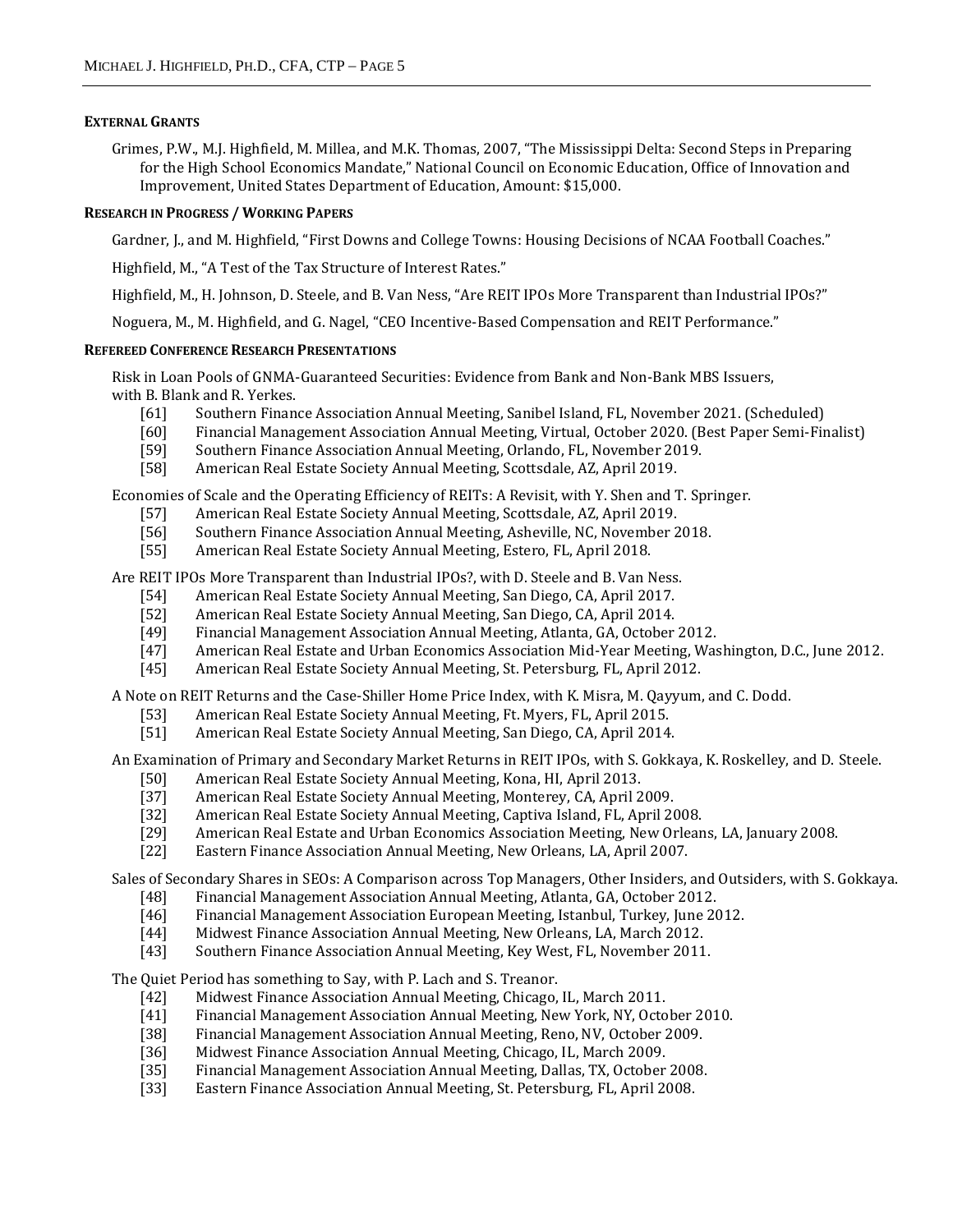# **REFEREED CONFERENCE RESEARCH PRESENTATIONS – CONTINUED**

Does a Severe National Economic Crisis Merit Prima Facie Finding of Exigent Circumstances: The Impact of Section 109(h), the Credit Counseling Provision of BAPCPA, Upon Distressed Homeowners in a Severe National Economic Downturn, with G. Liddell and P. Liddell.

[40] Academy of Legal Studies in Business, Denver, CO, August 2009.

Net Operating Working Capital Behavior: A First Look, with M. Hill and W. Kelly. [34] Financial Management Association Annual Meeting, Dallas, TX, October 2008. (Top 10 Session)

The Determinants of REIT Cash Holdings, with W. Hardin, M. Hill, and W. Kelly.

- [31] American Real Estate Society Annual Meeting, Captiva Island, FL, April 2008.
- [28] Southern Finance Association Annual Meeting, Charleston, SC, November 2007.
- [25] Financial Management Association Annual Meeting, Orlando, FL, October 2007.

Performance and Fee Structure within the Private Equity Industry, with C. Beauchamp and L. White.

- [30] Midwest Finance Association Annual Meeting, San Antonio, Texas, March 2008.
- [24] Financial Management Association Annual Meeting, Orlando, FL, October 2007.

The Quiet Period is Making Noise Again, with P. Lach and L. White

- [27] Southern Finance Association Annual Meeting, Charleston, SC, November 2007.
- [21] Eastern Finance Association Annual Meeting, New Orleans, LA, April 2007.

CEO Incentive-Based Compensation and REIT Performance, with M. Noguera and G. Nagel.

- [26] Southern Finance Association Annual Meeting, Charleston, SC, November 2007.
- [23] Financial Management Association Annual Meeting, Orlando, FL, October 2007.

Beyond the Expense Ratio: An Examination of Access Related Fees in Mutual Funds, with N. Anderson.

- [20] Eastern Finance Association Annual Meeting, New Orleans, LA, April 2007.
- [18] Midwest Finance Association Annual Meeting, Minneapolis, MN, March 2007.
- [16] Financial Management Association Annual Meeting, Salt Lake City, UT, October 2006.

Do Investors Leave Money on the Table? with D. Bradley, J. Gonas, and K. Roskelley.

- [19] Eastern Finance Association Annual Meeting, New Orleans, LA, April 2007.
- [17] Midwest Finance Association Annual Meeting, Minneapolis, MN, March 2007.
- [15] Financial Management Association Annual Meeting, Salt Lake City, UT, October 2006.
- [14] Financial Management Association Annual Meeting, Chicago, IL, October 2005.

The Determinants of the Debt Maturity Decision for Real Estate Investment Trusts, with K. Roskelley and J. Zhao.

[13] Financial Management Association Annual Meeting, Chicago, IL, October 2005.

Bond Issuance and Real Estate Investment Trusts: A Closer Look, with K. Roskelley and J. Zhao.

- [12] Southern Finance Association Annual Meeting, Naples, FL, November 2004.
- [11] Financial Management Association Annual Meeting, New Orleans, LA, October 2004.

Real Estate and Economies of Scale: The Case of REITs, with B. Ambrose and P. Linneman.

- [10] Financial Management Association Annual Meeting, New Orleans, LA, October 2004.
- [9] Midwest Finance Association Annual Meeting, Chicago, IL, March 2004.
- [8] Southern Finance Association Annual Meeting, Charleston, SC, December 2003.

On the Relative Yields of Taxable and Municipal Bonds: A Theory of the Tax Structure of Interest Rates, with P. Childs and B. Jordan.

[7] Financial Management Association Annual Meeting, Denver, CO, October 2003

The Determinants of Secured Loans: Theory and Evidence, with J. Gonas and D. Mullineaux.

- [6] Eastern Finance Association Annual Meeting, *The Financial Review* Symposium on Financial Institutions and Bank Lending, Orlando, FL; April 2003.
- [5] Financial Management Association Annual Meeting, San Antonio, TX; October 2002.
- [4] Midwest Finance Association Annual Meeting, Chicago, IL, March 2002.

The Determinants of the Maturity of Corporate Debt Issues: Revisited, with B.W. Ambrose.

[3] Financial Management Association Annual Meeting, Toronto, Canada; October 2001.

Inflation-Linked Treasuries: A Theoretical Model, with B. Jordan.

- [2] Midwest Finance Association Annual Meeting, Cleveland, OH; March 2001.
- [1] Southwestern Finance Association Annual Meeting, New Orleans, LA, March 2001.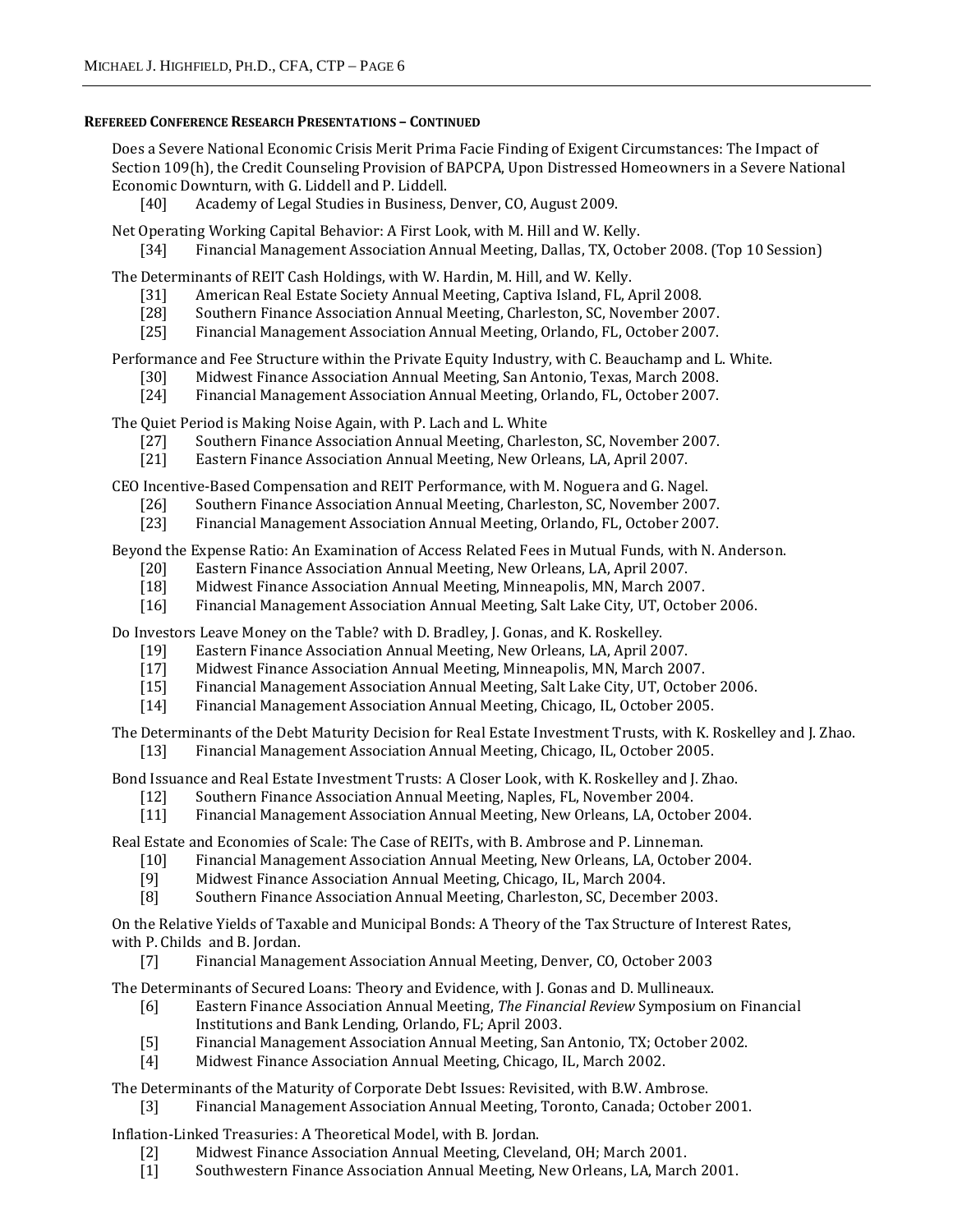## **INVITED RESEARCH PRESENTATIONS**

Are REIT IPOs More Transparent than Industrial IPOs?, with D. Steele and B. Van Ness.

- [31] University of Alabama, Tuscaloosa, AL, March 2016.
- [30] Mississippi College, Clinton, MS, April 2014.
- [29] Florida Gulf Coast University, Ft. Myers, FL, December 2013.
- [27] Southern Adventist University, Collegedale, TN, August 2011.

Registered Insider Sales and Long-Run Performance of New Security Issues, with S. Gokkaya.

[28] Ohio University Finance Presentation, Athens, OH, November 2011.

Can Secondary market Investors Profit from REIT IPOs? with K. Roskelley and D. Steele.

- [26] University of Southern Mississippi Seminar Series, Hattiesburg, MS, November 2008.
- [17] Mississippi State University Finance Seminar Series, Mississippi State, MS, March 2007.

The Quiet Period is Making Noise Again, with P. Lach and L. White

- [25] Eastern Illinois University Finance Presentation, Charleston, IL, December 2007.
- [24] Stephen F. Austin State University, Nacogdoches, TX, November 2007.
- [22] Clemson University Finance Seminar Series, Clemson, SC, September 2007.
- [18] Mississippi State University Finance Seminar Series, Mississippi State, MS, March 2007.

The Determinants of REIT Cash Holdings, with W. Hardin, M. Hill, and W. Kelly.

[23] University of Mississippi Finance Presentation, Oxford, MS, November 2007.

Do Investors Leave Money on the Table? with D. Bradley, J. Gonas, and K. Roskelley.

- [21] Belmont University Massey School of Business Research Symposium, Nashville, TN, March 2007.
- [19] Mississippi State University Finance Seminar Series, Mississippi State, MS, March 2007.
- [15] CFA Society of Mississippi, Jackson, MS, January 2007.
- [14] University of Mississippi Finance Seminar Series, Oxford, MS, February 2006.
- [13] Louisiana Tech University Research and Policy Forum, Ruston, LA, April 2005.

Beyond the Expense Ratio: An Examination of Access Related Fees in Mutual Funds, with N. Anderson. [20] Mississippi State University Finance Seminar Series, Mississippi State, MS, March 2007.

Performance and Fee Structure within the Private Equity Industry, with C. Beauchamp and L. White. [16] Middle Tennessee State University Finance Presentation, Murfreesboro, TN, March 2007,

On the Relative Yields of Taxable and Municipal Bonds: A Theory of the Tax Structure of Interest Rates, with P. Childs and B. Jordan.

- [12] Mississippi State University Finance Presentation, Mississippi State, MS, October 2004.
- [9] Louisiana Tech University Research and Policy Forum, Ruston, LA, February 2004.<br>[7] University of Southern Mississippi Finance Presentation, Hattiesburg, MS, Novemb
- University of Southern Mississippi Finance Presentation, Hattiesburg, MS, November 2001.
- [6] University of Alabama at Birmingham Finance Presentation, Birmingham, Alabama, November 2001.
- [5] University of Arkansas at Little Rock Finance Presentation, Little Rock, AR, November 2001.
- [4] Clemson University Finance Presentation, Clemson, SC, November 2001.
- [3] Louisiana Tech University Finance Presentation, Ruston, LA, November 2001.
- [2] University of Memphis Finance Presentation, Memphis, Tennessee, November 2001.

Bond Issuance and Real Estate Investment Trusts: A Closer Look, with K. Roskelley and J. Zhao.

- [11] Louisiana Tech University Research and Policy Forum, Ruston, LA, October 2004.
- [10] College of Administration and Business 4th Annual Research Symposium, Ruston, LA, May 2004.
- The Determinants of Secured Loans: Theory and Evidence, with J. Gonas and D. Mullineaux. [8] Louisiana Tech University Research and Policy Forum, Ruston, LA, March 2003.

The Determinants of the Maturity of Corporate Debt Issues: Revisited, with B.W. Ambrose.

[1] University of Kentucky Finance Seminar Series, Lexington, KY, October 2001.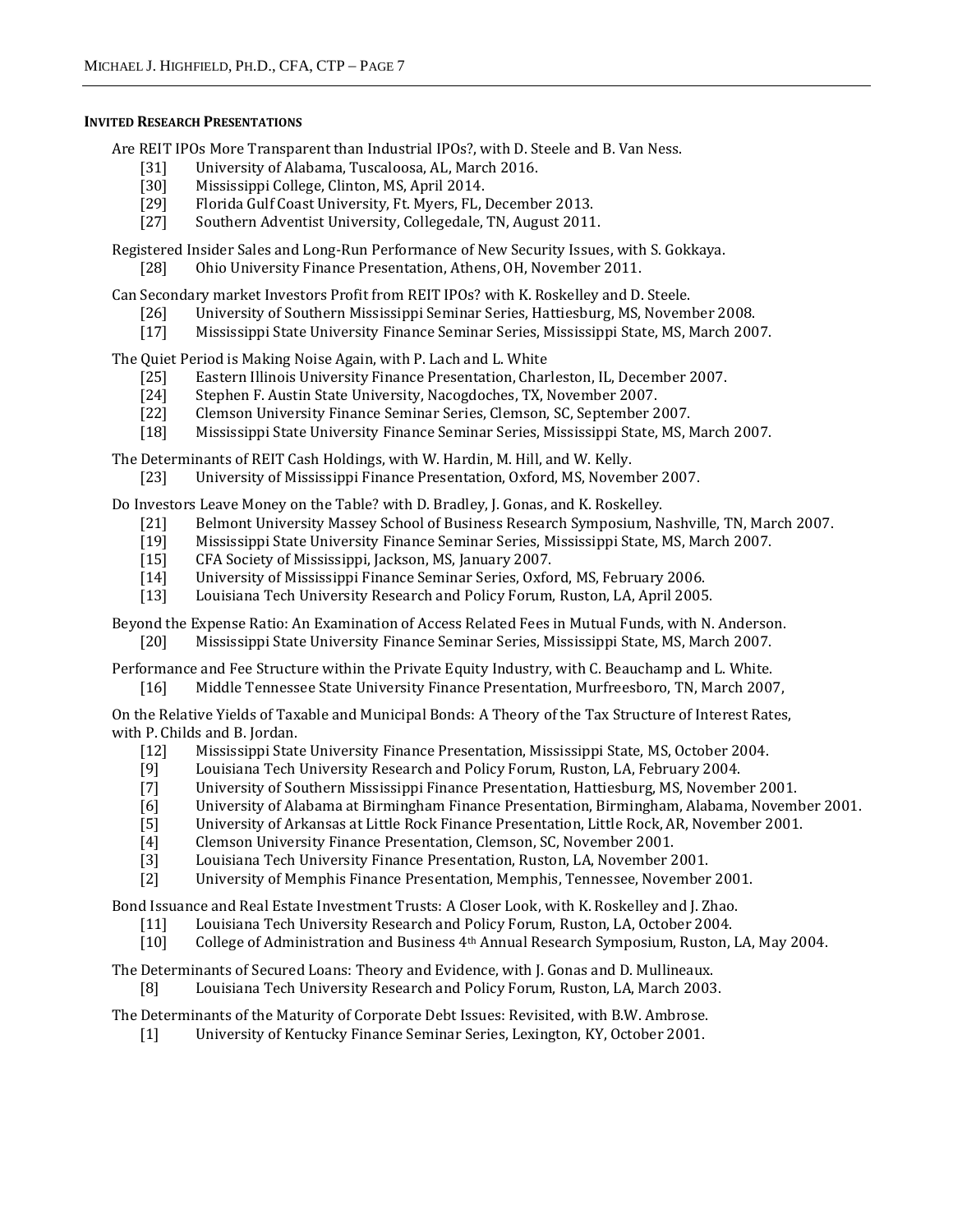#### **INVITED PROFESSIONAL PRESENTATIONS AND PANELS**

- [18] Panel on Academic Consulting, American Real Estate Society, Phoenix, AZ, April 2019.
- [17] Panel on CFA Institute Volunteerism, Southern Finance Association, Asheville, NC, November 2018.
- [16] Panel on Undergraduate Real Estate Education, American Real Estate Society, Estero, FL, April 2018.
- [15] Panel on Real Estate Investment, Association of Financial Planners (AFP), Old Waverly, MS, October 2017.
- [14] Panel on the Academic Profession, American Real Estate Society Annual Meeting, San Diego, CA, April 2014.
- [13] Faculty Seminar on Research Agenda Development, Mississippi College, Clinton, MS, April 2014.
- [12] Panel on the Academic Profession, American Real Estate Society Annual Meeting, Kona, HI, April 2013.
- [11] The Future of Business Education, Elon University, Elon, NC, November 2011.
- [10] Panel on Real Estate Education, American Real Estate Society Annual Meeting, Seattle, WA, April 2011.
- [9] Mississippi State University Agricultural Economics Presentation, Mississippi State, MS, February 2010.
- [8] Mississippi State University Freshman Seminar, Mississippi State, MS, March 2009.
- [7] The 4<sup>th</sup> Annual Affordable Housing Summit, Keynote Address, Biloxi, MS, November 2009.
- [6] Mississippi State University Freshman Seminar, Mississippi State, MS, September 2009.
- [5] Starkville Kiwanis Club Presentation, Starkville, MS, February, 2009.
- [4] Starkville Kiwanis Club Presentation, Starkville, MS, November, 2008.
- [3] The 3rd Annual Affordable Housing Summit, Closing Plenary Session, Biloxi, MS, October 2008.
- [2] STATE Your Financial Future Seminar Series, Mississippi State, MS, August 2008.
- [1] Mississippi State University Football Team Seminar, Mississippi State, MS, July 2008.

# **SERVICE TO THE ACADEMIC PROFESSION**

Elected Offices: Board of Directors (Elected), Southern Finance Association, 2020–Present. Treasurer (Elected), American Real Estate Society Foundation, 2019–Present. President (Elected), American Real Estate Society, 2017–2018. President-Elect (Elected), American Real Estate Society, 2016–2017. Vice President and Program Chair (Elected), American Real Estate Society, 2015–2016. Vice Program Chair (Elected), American Real Estate Society, 2014–2015. Board of Directors (Elected), American Real Estate Society, 2012–2014, 2018–Present.

#### Associate Editor / Editorial Boards:

*Journal of Real Estate Literature*, 2011–Present.

*Journal of Real Estate Research*, 2011–Present. *Journal of Real Estate Practice and Education*, 2014–2018.

*Applied Financial Economics Journal of Real Estate Finance and Economics Journal of Banking and Finance Journal of Real Estate Research Journal of Business Research Managerial Finance Journal of Corporate Finance Quantitative Finance Journal of Economic Education Real Estate Economics Journal of Financial Research* Review of Financial Economics *Journal of Property Research The Financial Review*

*Financial Management Journal of Real Estate Literature Financial Services Review Journal of Real Estate Practice and Education*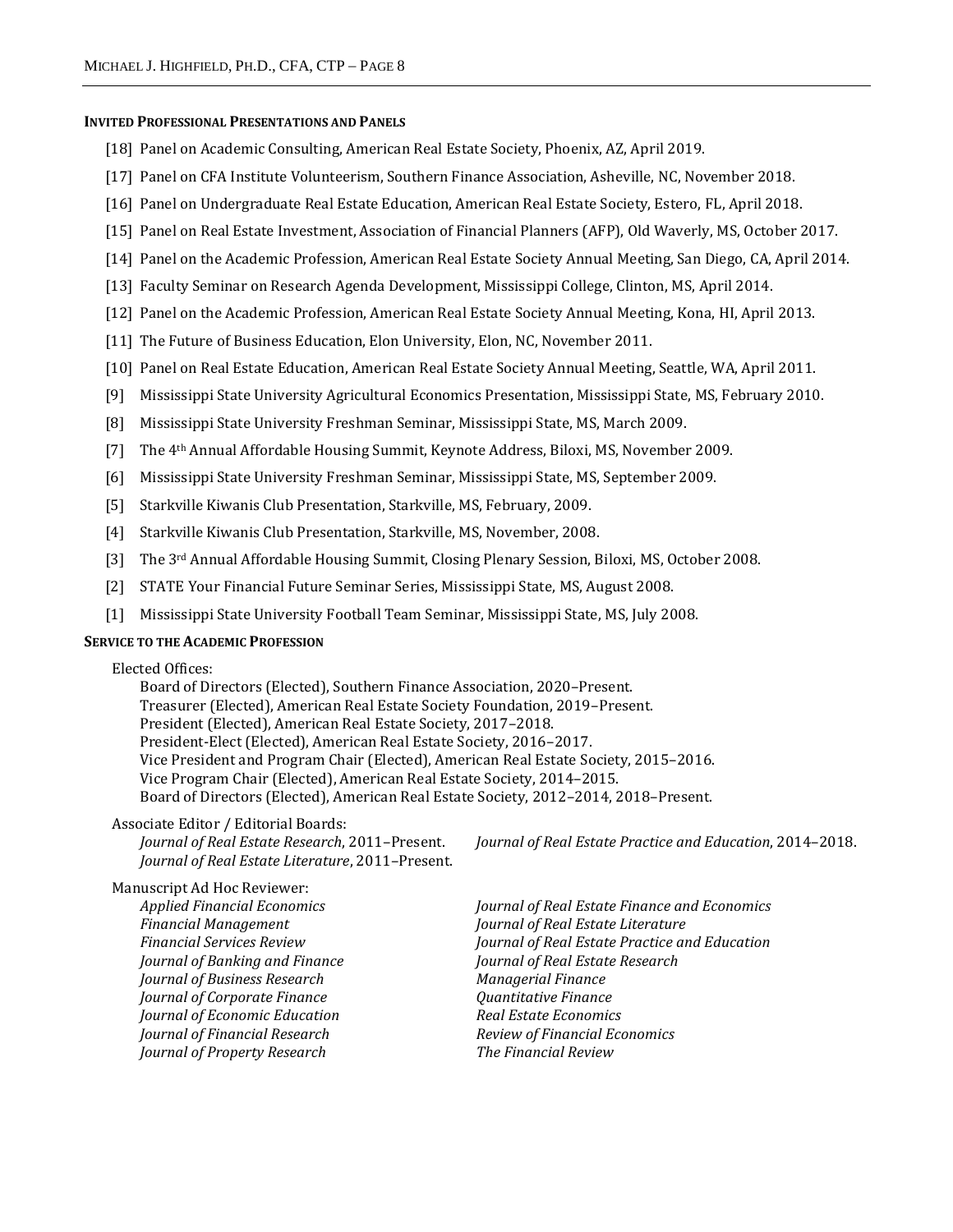#### **SERVICE TO THE ACADEMIC PROFESSION – CONTINUED**

#### Association Committees:

Program Committee, Real Estate Track, Southern Finance Association Annual Meeting, Captiva, Florida, 2021. Executive Committee, American Real Estate Society Foundation, 2019–Present. Ad-Hoc Committee on Bylaws Revision (Journals Ranking Committee), American Real Estate Society, 2020. Chair, Corporate Real Estate Track, American Real Estate Society Annual Meeting, Ft. Myers, Florida, 2020. Program Committee, Real Estate Track, Southern Finance Association Annual Meeting, Orlando, Florida, 2019. Executive Committee, American Real Estate Society, 2014–2019. [Chair, 2017–2018] Chair, Manuscript Prize Committee, American Real Estate Society, 2018-2019. Chair, Recognition Awards Committee, American Real Estate Society, 2018-2019. Chair, Real Estate Track, Southern Finance Association Annual Meeting, Asheville, North Carolina, 2018. Chair, Conference Program, American Real Estate Society Annual Meeting, Denver, Colorado, 2016. Chair, Annual Meeting Committee, American Real Estate Society, 2015-2016. Chair, Real Estate Track, Financial Management Association Annual Meeting, Orlando, Florida, 2015. Co-Chair, Doctoral Consortium, American Real Estate Society Annual Meeting, Ft. Myers, Florida, 2015. Co-Chair, Doctoral Consortium, American Real Estate Society Annual Meeting, San Diego, California, 2014. Co-Chair, Doctoral Consortium, American Real Estate Society Annual Meeting, Kona, Hawaii, 2013. Chair, Real Estate Track, Financial Management Association Annual Meeting, Dallas, Texas, 2008. Chair, Real Estate Track, Eastern Finance Association Annual Meeting, St. Petersburg, Florida, 2008. Chair, Real Estate Track, Eastern Finance Association Annual Meeting, New Orleans, Louisiana, 2007. Chair, Real Estate Track, Financial Management Association Annual Meeting, Salt Lake City, Utah, 2006.

# Research Conference Session Chair:

American Real Estate Society Annual Meeting

Virtual Session (2021); Scottsdale, Arizona (2019), Estero, Florida (2018), San Diego, California (2017), Denver, Colorado (2016). Ft. Myers, Florida (2015), San Diego, California (2014), Kona, Hawaii (2013).

American Real Estate and Urban Economics Association Annual Meeting

San Francisco, California (2009)

Financial Management Association Annual Meeting

Reno, Nevada (2009), Dallas, Texas (2008), Salt Lake City, Utah (2006), Toronto, Canada (2001). Southern Finance Association Annual Meeting

Captiva, Florida (2021); Naples, Florida (2004); Chicago, Illinois (2004).

Research Conference Session Discussant:

American Real Estate Society Annual Meeting

Scottsdale, Arizona (2019), Estero, Florida (2018), Ft. Myers, Florida (2015), Kona, Hawaii (2013), St. Petersburg, Florida (2012).

Financial Management Association Annual Meeting

New York, New York (2010), Reno, Nevada (2009), Dallas, Texas (2008), Salt Lake City, Utah (2006), New Orleans, Louisiana (2004), San Antonio, Texas (2002), Toronto, Canada (2001).

Midwest Finance Association Annual Meeting

Minneapolis, Minnesota (2007), Chicago, Illinois (2004).

Southern Finance Association Annual Meeting

Orlando, Florida (2019). Naples, Florida (2004), Charleston, South Carolina (2003).

Southwestern Finance Association Annual Meeting

New Orleans, Louisiana (2001).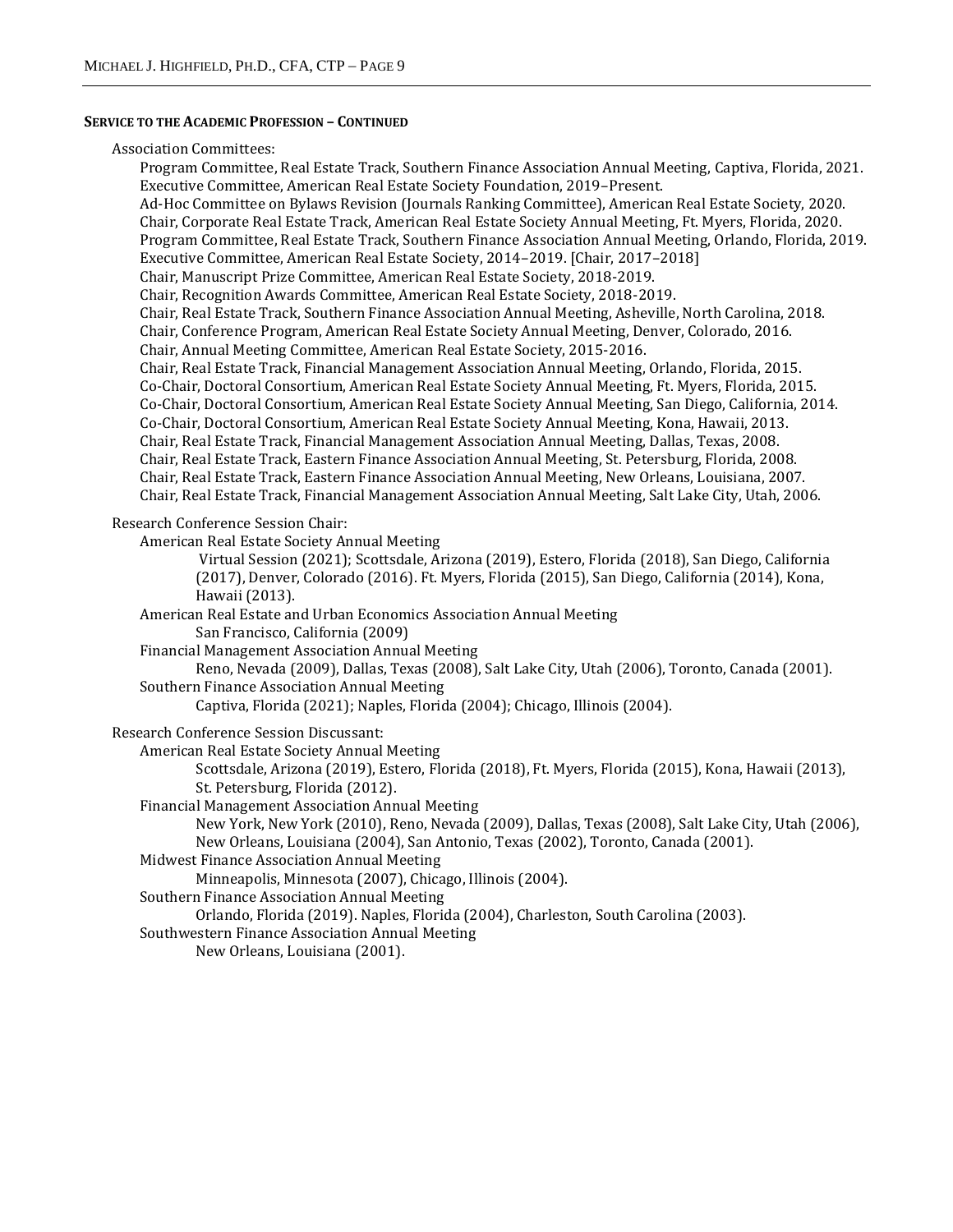## **SERVICE TO THE FINANCE PROFESSION**

CFA Institute, Charlottesville, Virginia.

Consultant, Office of Exam Development, 2014–Present.

Level III Grader, Office of Exam Administration, 2016–2019. [Grading Team Assistant Captain, 2018 & 2019]. Judge, Mid-South Regional, CFA Institute Global Investment Research Challenge, Memphis, Tennessee, 2011. Hearing Panel Pool, Professional Conduct Program, CFA Institute, Charlottesville, Virginia, 2006–2010.

Cadence Bank, Starkville, Mississippi.

Advisory Board Member, 2019–Present.

Mississippi State University Foundation, Starkville, Mississippi. Investments Committee (Appointed), 2007–Present.

Statewide Federal Credit Union, Jackson, Mississippi, Interim Member, Asset–Liability Management Committee, 2008–2009.

# **SERVICE TO THE UNIVERSITY**

Mississippi State University, Mississippi State, Mississippi, 2005–Present.

- [25] Strategic Enrollment Planning Committee, Finance Subcommittee, 2021–Present.
- [24] University Promotion & Tenure Committee, College of Business Representative (Elected), 2019–Present.
- [23] University Financial Conflict of Interest Review Committee, Vice President for Research, 2018–Present. Committee Chair (Appointed), 2021-Present.
- [22] College of Business Promotion & Tenure Committee, Finance & Economics Representative, 2018–Present.
- [21] Chair, Ad-Hoc Promotion and Tenure Committee, Adkerson School of Accountancy, 2018.
- [20] University Honor Code Council, College of Business Representative, 2009–Present.
- [19] College of Business Leadership Team, Department Head of Finance & Economics, 2009–2018.
- [18] MBA Curriculum Revision Committee (Dean Appointment), 2017–2018.
- [17] Academic Department Head Executive Committee (Elected), College of Business Representative, 2011–2017. Committee Chair (Elected), 2015–2017.
- [16] Giles Distinguished Professor Selection Committee (Presidential Appointment), 2016–2017.
- [15] Provost and Executive Vice President Search Committee, College of Business Representative, 2015–2016.
- [14] University Annual Review Document Committee, College of Business Representative, 2015–2016.
- [13] Chair, Search Committee for the Director of the Adkerson School of Accountancy, 2014.
- [12] Investments Committee, Mississippi State University Foundation, Faculty Representative, 2007–Present.
- [11] Newberry Building Renovation Committee, Mississippi State University Foundation, 2009.
- [10] College of Business Honor Code Task Force, Finance & Economics Representative, 2009.
- [9] College of Business Committee on Journal Rankings, Finance Representative 2008–2009. Committee Chair, 2008–2009.
- [8] College of Business Community Financial Literacy Task Force, Finance Representative, 2008–2009.
- [7] Presidential Search Advisory Committee (Elected), College of Business Representative, 2008.
- [6] Beta Gamma Sigma Honor Society, Faculty Advisor/Secretary/Treasurer, 2007−2009.
- [5] College of Business Ph.D. Advisory Committee, Finance Representative, 2005–2009.
- [4] College of Business Graduate Curriculum and Policies Committee, Finance Representative, 2005–2008.
- [3] Instructor, Athletic Department Life-Skills Program, Football Team, 2008.
- [2] Finance Programs and Personnel Needs Assessment Committee, Committee Chair, 2006−2007.
- [1] Office of Student Affairs Freshman Mentoring Program, Mentor, 2006–2007.

Louisiana Tech University, Ruston, Louisiana, 2002–2005.

- [4] Louisiana Tech University Faculty Senate, Senator, 2004–2005.
- [3] Department of Economics and Finance Chair Search Committee, Finance Representative, 2004–2005.
- [2] Enrollment Management Council (EMC) Committee, College of Business Representative, 2004–2005.
- [1] College of Business Strategic Planning and Assessment Committee, Finance Representative, 2002–2005.

University of Kentucky, Lexington, Kentucky, 1999–2002.

- [2] Student Association, Senator, 2001–2002.
- [1] Ph.D. in Business Administration Review Committee, Student Representative, 2001–2002.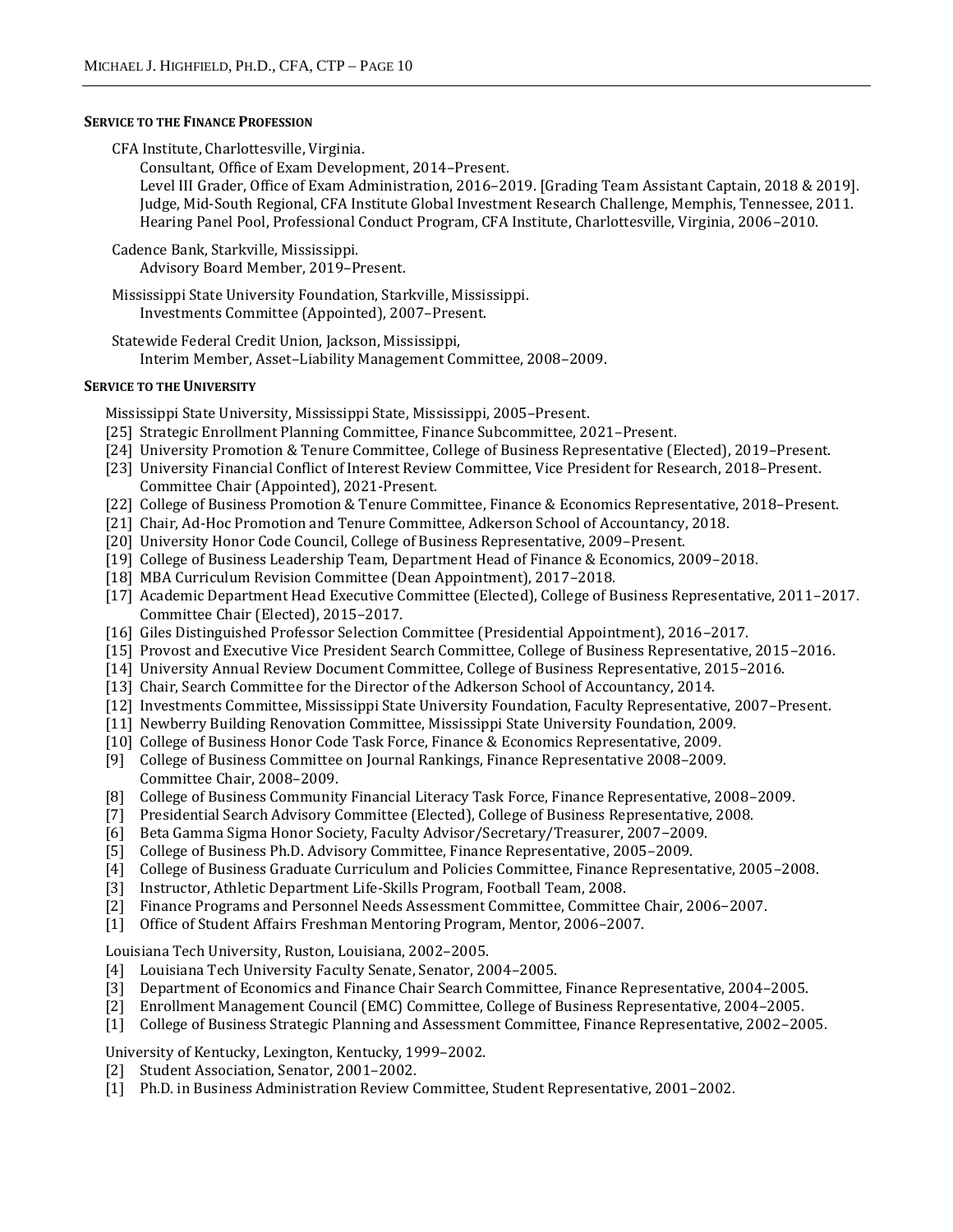## **SERVICE TO THE COMMUNITY**

First Baptist Church, Starkville, Mississippi. Deacon, 2019–Present. Finance and Budget Committee, 2009–2012, 2017–2019. [Committee Chair: 2011–2012] College Ministry Team Leader, 2019–2020. Youth Ministry Committee, 2017–2021.

Oktibbeha Educational Foundation, Inc. (Starkville Academy), Starkville, Mississippi. Board Member (Invited), 2020–2021. Board Member (Elected), 2012–2017. [President (Elected), 2014–2015. Vice President (Elected), 2013–2014] Investments Committee, 2013–Present. [Committee Chairman, 2013-2014, 2019-Present]

Boy Scouts of America, Pushmataha Area Council, Columbus/Starkville, Mississippi. Assistant Scoutmaster, Troop 45, Starkville, Mississippi, 2015–2021. Order of the Arrow (Elected), 2017–2021. Merit Badge University Course Director (Volunteer), 2018. Religious Program Coordinator (Volunteer), 2016–2019. Wood Badge Program Graduate (S1-691-12), 2012. Den Leader, Pack 45, Starkville, Mississippi, 2010–2015.

# **SERVICE TO THE COMMUNITY - CONTINUED**

Upward Basketball of Starkville, Starkville, Mississippi, Coach and Referee (Volunteer), 2010–2016. Finance Commissioner (Appointed), 2010–2012.

### **ACADEMIC ASSOCIATION AFFILIATIONS**

American Finance Association (AFA) American Real Estate Society (ARES) Distinguished Fellow: 2016–Present; Fellow: 2008–2015 American Real Estate and Urban Economics Association (AREUEA) Eastern Finance Association (EFA) Financial Management Association (FMA) International Real Estate Society (IRES) Midwest Finance Association (MFA) Southern Finance Association (SFA) Southwestern Finance Association (SWFA)

### **PROFESSIONAL AFFILIATIONS**

Association for Financial Professionals (AFP), 2015–Present. CFA Institute, 1999–Present. CFA Society of Mississippi, 2002–Present. National Council of Real Estate Investment Fiduciaries (NCREIF), 2004–Present.